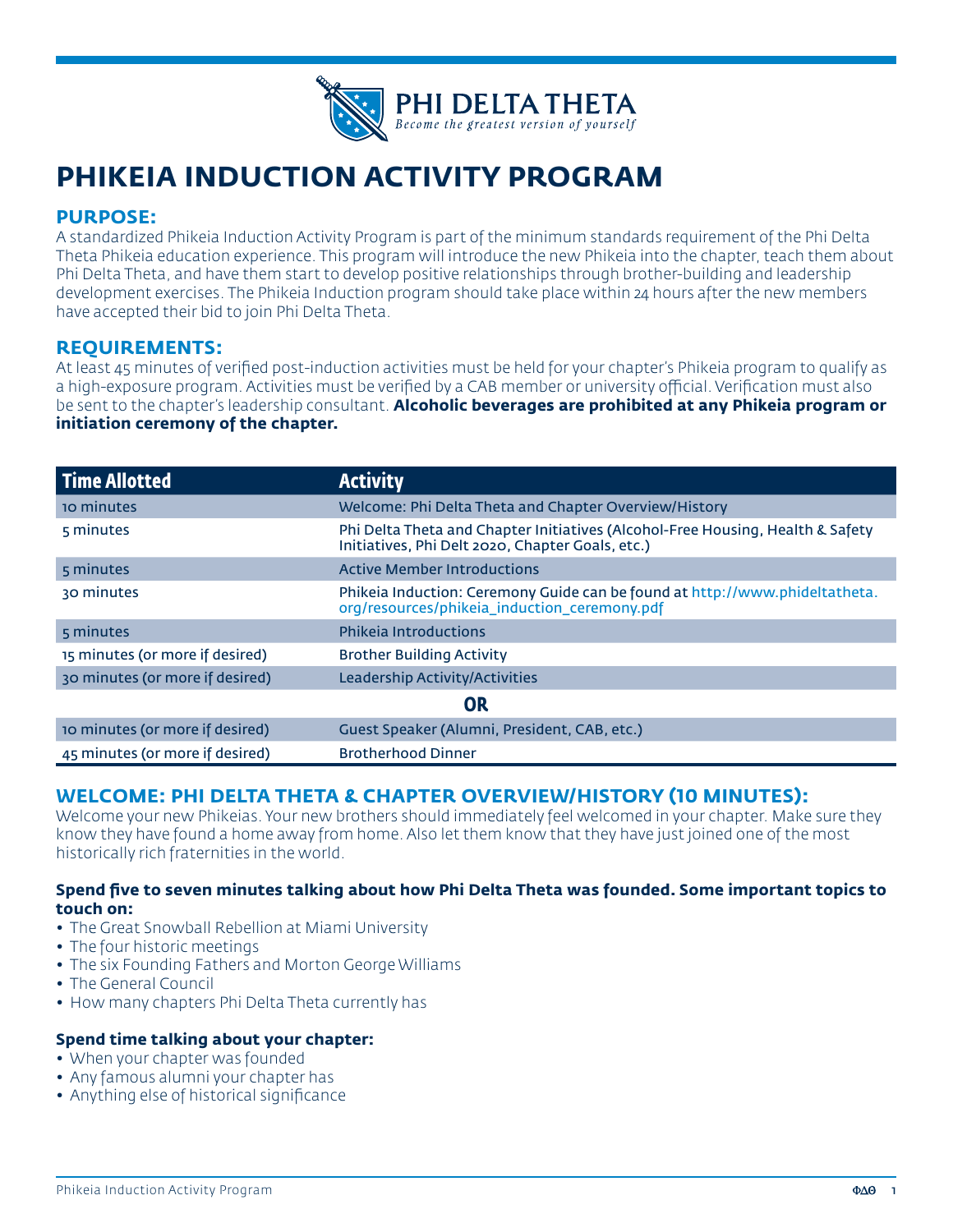

It is important to note that you don't have to teach the new Phikeias every bit of history you can think of: That's what the education process is for! This is their first major interaction as new members of the chapter. This is meant to introduce them to what Phi Delt is on a larger scale than you probably talked about during recruitment.

# **PHI DELTA THETA AND CHAPTER INITIATIVES (Alcohol-Free Housing, Health & Safety Initiatives,**  *Phi Delt 2020,* **Chapter Goals, etc.) (5 MINUTES):**

These are all important topics to discuss with your Phikeia. Even if you don't have a chapter facility, let your Phikeias know about Phi Delta Theta's alcohol-free housing policy. Make sure they understand the benefits of the policy and know that it will help enrich their undergraduate experience.

## **Benefits of Phi Delta Theta's Alcohol-Free Housing Policy:**

- Member insurance rates are among the lowest in the industry
- Alcohol-related incidents among chapter members have plummeted since the year 2000
- Chapter facilities are seen as more of homes and less like stereotypical "frat houses"
- Chapter facilities are environments where members can study in peace
- Phi Delta Theta has an eighteen-year track record with alcohol-free housing and has realized tremendous benefits in all facets of operations

#### **Health and Safety Priorities:**

- Required New Member Activities
	- » To ensure you have a meaningful introduction to Phi Delta Theta and understand how to identify problematic situations, each new member must complete a three-module online Phikeia Education program
	- » Enhanced standardized Phikeia Education programming focused on Induction, the Big Brother experience, and Formal Initiation activities
- Bystander Education
	- » Required online module program "Your Brother's Keeper" to be completed once an initiated member
	- » To Do What Ought to Be Done Workshop which includes an educational video and facilitated chapter workshop
- Good Samaritan Policy
	- » Protects those who come forward to report a situation that violates the Fraternity's policies

Let your Phikeia know where Phi Delta Theta is going. Briefly introduce them to *Phi Delt 2020* and cover the main highlights including: By 2020, being at 200 chapters and colonies with an average of 70 members per chapter, having an endowment of \$20 million (which we already met), and providing leadership experiences to 18,000 undergraduates through in person conferences.

After sharing Phi Delta Theta's goals, let your Phikeias know where your chapter sees themselves in the future. Do you want to be to a certain size by the end of the year? Do you want to win Greek Week or Chapter of the Year? Let them know!

# **ACTIVE MEMBER INTRODUCTIONS (5 MINUTES):**

Go around the room and have the active members (and alumni if present) provide introductions. As part of each introduction, have the active members share something interesting about themselves. Depending on your chapter size, this could take more or less than the allotted time.

# **PHIKEIA INTRODUCTIONS (5 MINUTES):**

Similar to the active member introductions, go around the room and have the Phikeias introduce themselves to everyone. The Phikeias should also share something interesting about themselves and what they want to get out of Phi Delta Theta. Depending on your Phikeia class size, this could take more or less than the allotted time.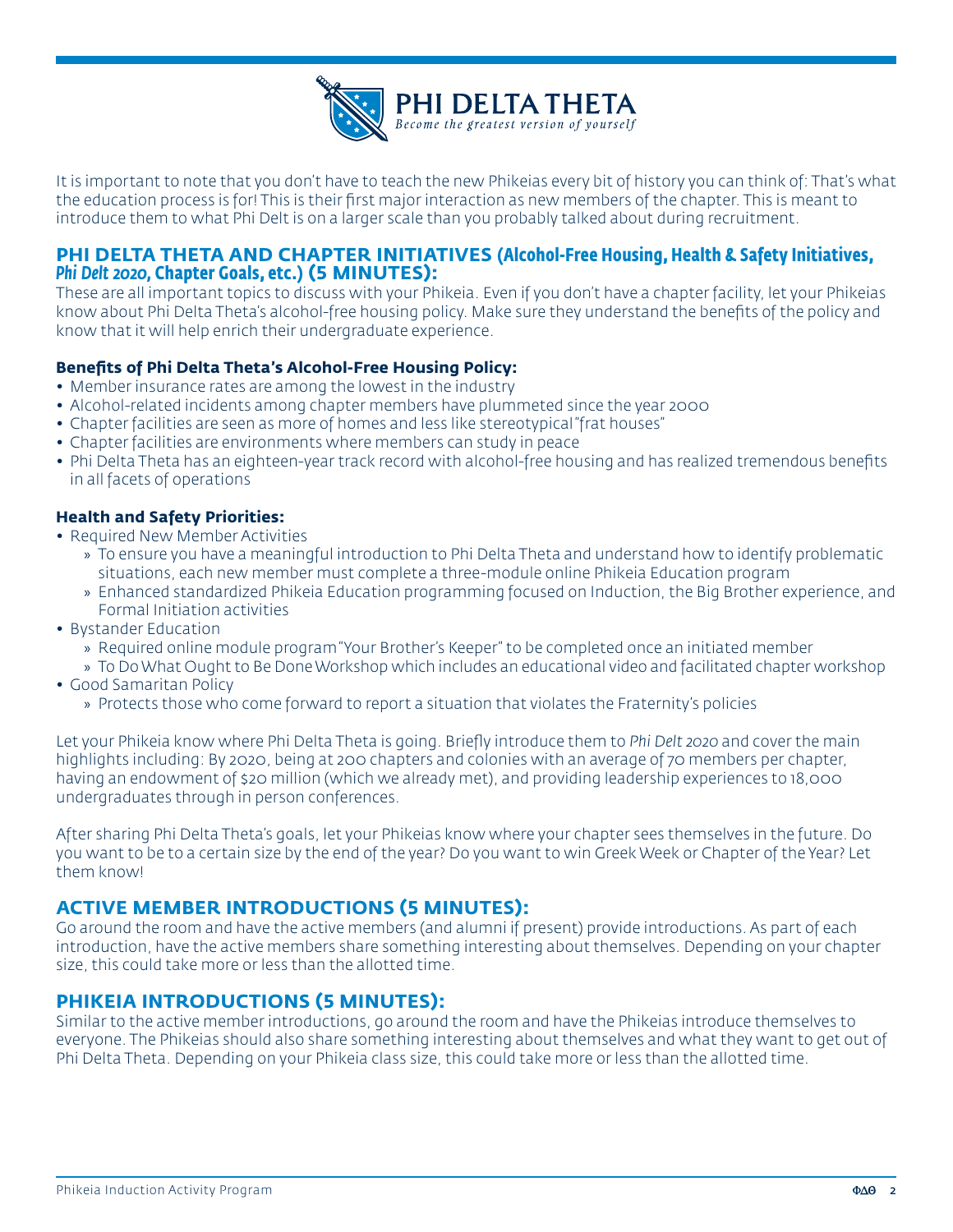

# **BROTHER BUILDING ACTIVITIES (15 MINUTES OR MORE):**

Below are a few sample brother bonding activities. Depending on the size of the class, the energy in the room, or what you want to see out of this event, you can choose to do one of these, some of these, or all of these. The objective of the events that the brothers do following the induction ceremony should reflect the values of the rest of the Phikeia process. Listed below are activities that you can choose from:

#### **1. Winner/Loser**

**Time:** 5–6 minutes

**Instructions:** Partner A shares something negative that happened in their life with Partner B. It can be a personal or school-related memory, but it has to be true. Then Partner A discusses the same experience again, but focuses only on the positive aspects. Partner B helps explore the silver lining of the bad experience. Afterward, they switch roles.

**Objective:** Participants discover how to reframe negative situations into learning experiences together.

#### **2. Cross the Line**

**Time:** 10 minutes

**Instructions:** Pick a facilitator. Explain that you will be conducting a powerful, eye-opening, and serious activity called Cross the Line. This activity is to get everyone to acknowledge and address the ways in which they are similar and different from each other. Address the fact that some of these questions might make feel uncomfortable or awkward to answer, but the end activity will be anonymous. Also make sure everyone know that the information voluntarily shared in this activity is private, and is not to be discussed with anyone who was not in attendance of this activity.

Ask everyone to complete a yes-or-no survey from the list of the following questions. Return the lists to the facilitator upside-down. Then have everyone gather on one side of the room/line and face towards the center. The facilitator then randomly distributes the papers to the members:

"I will call out categories/labels/descriptions, and I ask that you walk to the other side of the room/line if a statement applies to the paper you received. For example, I might ask that anyone with white shoes on to cross the room. If this statement applies to the person's paper you have, you would walk forward. Once there, turn and face the original line. Walking to the other side of the room is not based on your personal acknowledgment of the statement, but rather it is to be taken as a representation of the members here. Take a couple of seconds to think about the number of people on both sides of the room and then return to the original line. After a few seconds, I will ask another questions. After the activity is over, we will discuss what we felt and learned."

A couple of ground rules for this activity: This is a silent activity. Don't talk, whisper or laugh. You can share your thoughts at the end. Everyone here deserves to be treated with the same dignity and respect. No one should feel pressured to reveal anything they do not want to."

You can pick and choose from this list. Do not feel like you need to read all of these.

"Cross the line if…"

- You play a sport
- You have traveled to a country that speaks in a language other than English
- You have been picked on in school (including before college)
- You are a leader
- You have ever done the chicken dance
- You have parents that were born outside the United States
- You have a step parent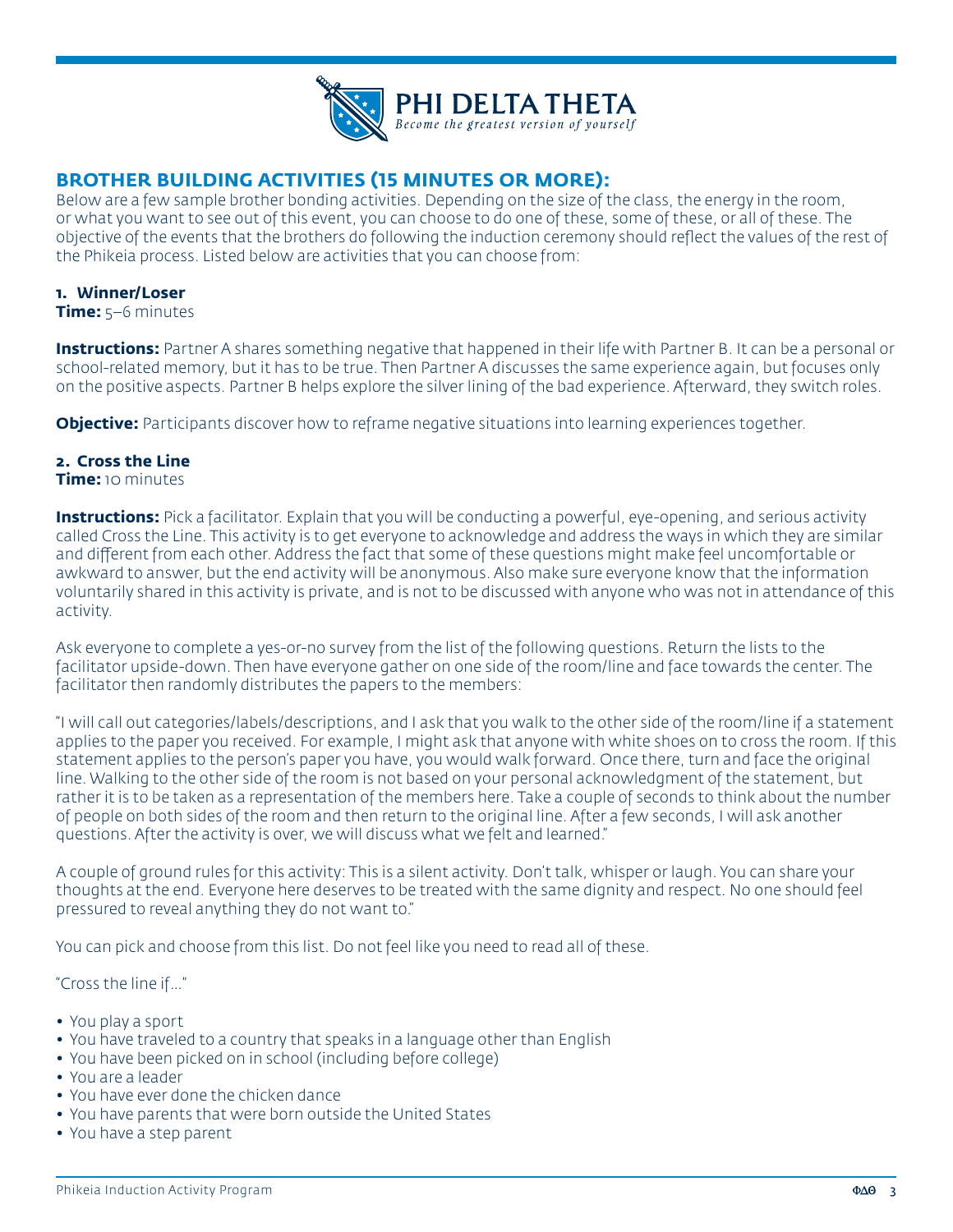

- You have broken someone's heart
- You have caught yourself judging someone before you even met them
- You have been the target of a racist comment
- You like Rick and Morty
- You have ever been picked last in games or sports or left out of an activity all together
- You have ever been called a mean name or put down because of your size
- You have ever been judged or teased because of the color of your skin
- You have ever been teased because of your religious background
- You have ever been teased because of your accent or voice
- You love dad jokes
- You or anyone in your family or a friend has a disability that you cannot see
- You or someone you know currently suffers from or has suffered from depression
- You have been told to "man up" or "be a man"
- You have been told you should not cry or show your emotions
- You have ever felt alone or afraid
- You have intentionally hurt someone's feelings
- You have ever felt pressure from your friends or an adult to do something you didn't want to do and felt sorry for it afterwards
- You have ever stood by and watched while someone was hurt and said or did nothing because you were too afraid
- You got first place in Fortnite at least once
- People routinely mispronounce your name
- You have been the only person of your race/ethnicity in a classroom
- You like mint chocolate chip ice cream
- Your biological parents have been divorced, separated, or never married
- You were raised by a single parent
- You know someone that has a physical or mental disability
- You have personally experienced or witnessed a homophobic action or statement
- You feel that homophobia is an issue in this school or community
- You feel there is a double standard or different expectations for men versus women
- You would actively support the rights of people who are different than you
- You are a dog person

The following are some processing questions for after the walk the line activity. These are only suggestions, and you do not necessarily need to read all of them.

- What did you think of this activity?
- How did it feel to represent someone and not yourself?
- What kind of feelings did you have as you participated?
- How did you feel when there were very few of you on one side of the room?
- What does this activity have to do with leadership?
- Did you find yourself making judgments of others?
- Did you find yourself making assumptions of others?
- How did the movement of others influence you?
- What did you learn through this activity that can make our environment more welcoming?
- What did you learn though this activity that will make you a better person of leader?
- Through this activity, intentionally or not, do you have a better understanding of the members here?
- Through this activity, intentionally or not, do you think you learned about the values of others?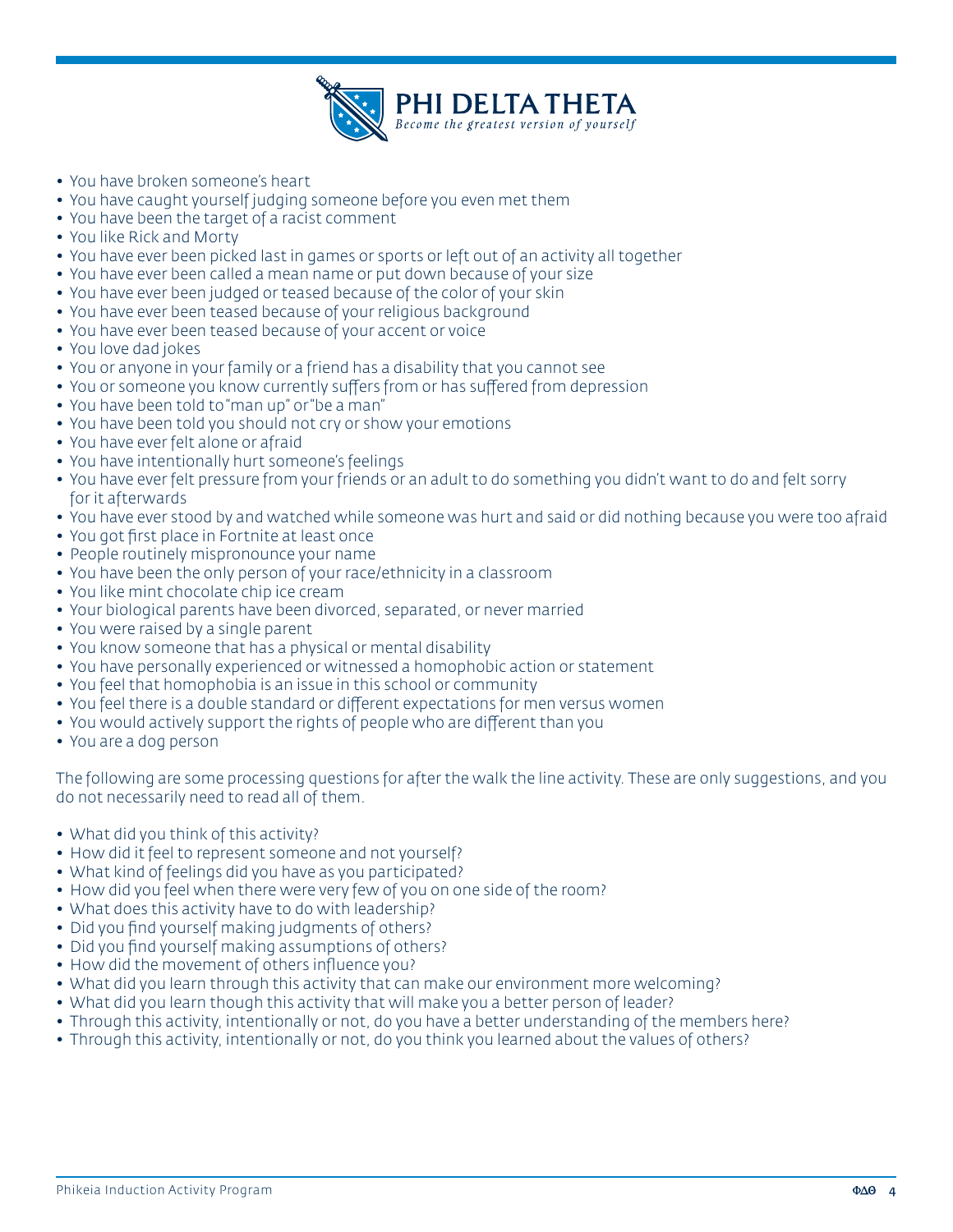

#### **3. The Envelope Please!**

**Time:** 5 minutes of preparation + additional time for guessing

**Materials needed:** One piece of paper and a pen/pencil for each participant

**Instructions:** Group members spend five minutes writing 10 facts about themselves on a piece of paper and then pass the papers to the group leader. The group leader reads the facts aloud, one by one, as other group members guess the person's identify. This could be done with the entire class or in smaller groups.

#### **4. People BINGO**

**Time:** 5–10 minutes

#### **Materials:** A bingo card

**Instructions:** Create bingo cards with characteristics like "played a varsity sport," "has multiple siblings," or "has a dog" in each square. Everyone mingles and asks each other questions attempting to get a bingo.

#### **5. Identity Circles**

**Time:** 7 minutes of prep and first round of pairing, 1 minute per pair after that

**Materials:** 10 index cards and one pen per person

**Instructions:** Have every participant pick a partner they don't know that well. Have every pair sit in a circle, with the partners facing each other (forming an inner and outer circle).

Hand out ten index cards to each participant. Ask the participants to think about their values and what makes up their identify. Some example categories that can be useful for identifying values are:

- Race: (e.g. Hispanic, Asian, Black, Caucasian, etc.)
- Religion: (e.g. Christian, Muslim, Jewish, Atheist, etc.)
- Traits: (e.g. athletic, musical, artistic, analytical, creative, funny, etc.)
- Activities: (e.g. sports, cooking, comic books, etc.)
- Health: (e.g. healthy, immobile, mobile, depressed, diabetic, etc.)

Once everyone has written their values down, have the participants share their values with their partner why they chose to write what they did. After the partners share for five to seven minutes, ask everyone to rip up one of their cards. After the participants rip up their cards, have the outer circle move one to the right. Have the participants talk to their new partner about why they ripped up the card they did. Participants should take about 30 seconds each for this part. Continue this process (ripping a card, outer circle moving one to the right, and new partners sharing why they ripped their card) until everyone has one card left. Lastly, go around the room, and have everyone share with the group why their last card is most important to them.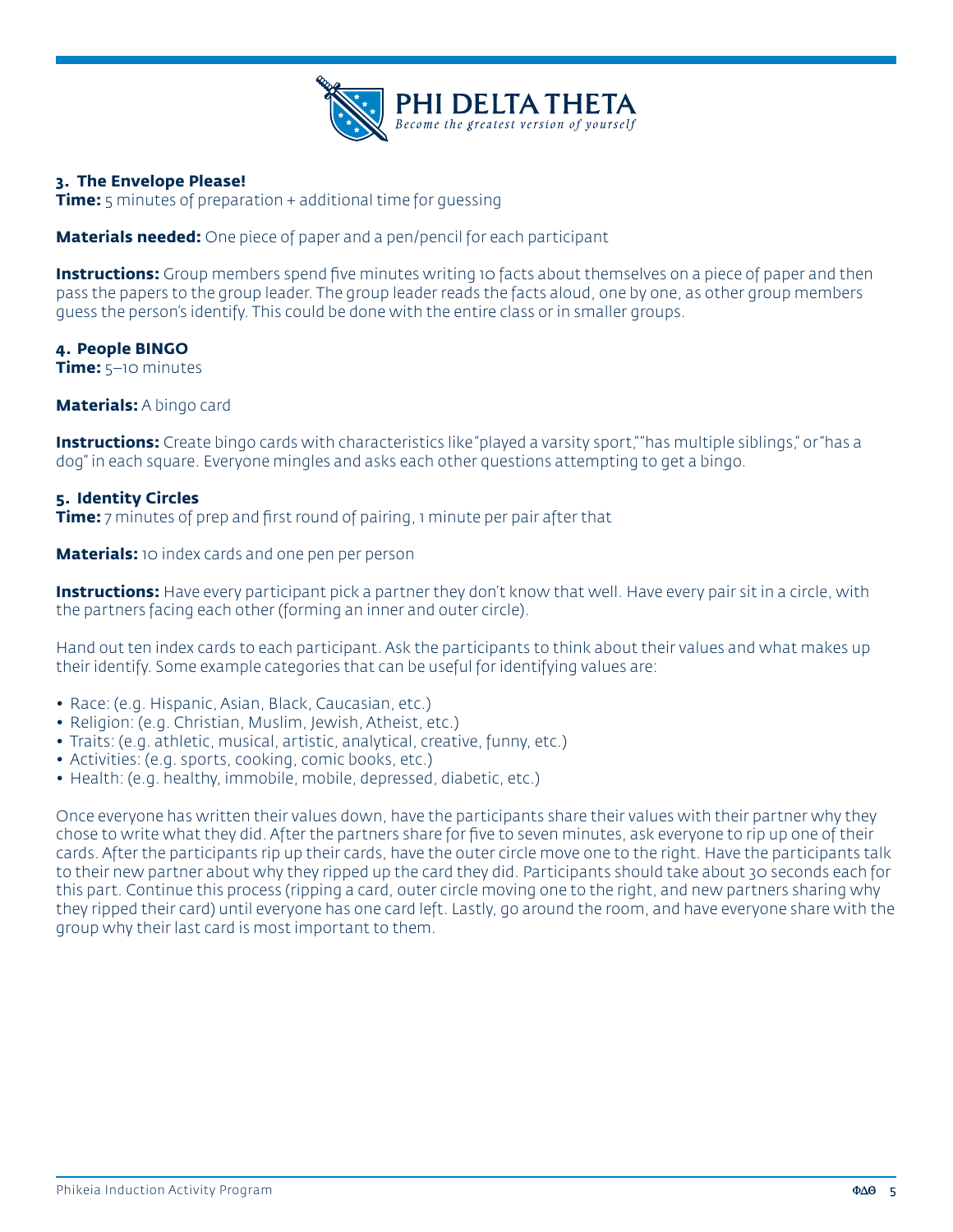

# **LEADERSHIP ACTIVITY/ACTIVITIES (30 MINUTES OR MORE):**

Below are a few sample Leadership Activities. Depending on the size of the class, the energy in the room, or simply what you want to see out of this event, you can choose to do one of these, some of these, or all of them, so long as your combined team building activity/activities take 30 minutes or more. For the Phikeia induction event, active members should participate with the Phikeias. These activities can also be held during the Phikeias process with just the Phikeias. At least 30 minutes of Leadership Activities, combined with at least 15 minutes of Brother Building are required for your chapter's Phikeia Program. You may also use the team building activities provided in the Phikeia Educator Facilitator Guide.

#### **1. The Barter Puzzle**

**Time:** 30 minutes

**Materials:** Different jigsaw puzzles for each group

**Instructions:** Have everyone break of into small, equal-sized groups. Give each group a jigsaw puzzle with the same difficulty level. The goal is to see which group can complete their jigsaw puzzle the fastest. However, some of the pieces should be mixed around in each group's jigsaw puzzles beforehand. It's up to each group to find those pieces and come up with a way to get those pieces back—either through negotiating, trading, exchanging team members, etc. Whatever they decide to do, they must decide as a group.

**Objective:** This activity will rely heavily on problem-solving and leadership skills. Some team members might stand out and some might stand back, but it's important to remember that the entire team must come to a consensus before a decision is made.

#### **2. Newspaper Towers**

**Time:** 15 minutes

**Materials:** Lots of newspapers, a timer, rolls of tape, and a measuring tape

**Instructions:** Separate newspapers into equal piles and one for each group. Break up the participants into teams of four to eight. Tell each team that the goal of the activity is to build the tallest structure possible, only using the provided newspapers and tape. Teams can use any design they want, so long as the structure uses no assistance like glue, staples, desks, chairs, etc. Set your timer for ten to fifteen minutes and see what your teams can do! The winner of the game will be the group who makes the tallest standing structure after the time is up.

#### **3. Fear in a Hat**

**Time:** 1 minute of writing time, plus 1–2 minutes per participant

**Materials:** Small pieces of paper, writing utensils, and a hat/box/bucket

**Instructions:** Break the participants into groups of five to ten. Distribute a sheet of paper and writing utensil to each person. Tell them to anonymously write a fear or worry that they have. Tell them to be as specific and honest as possible, but not in such a way that they are uncomfortable or could be easily identified. After each person is done writing a fear/worry, collect each piece of paper into a hat/box/bucket.

Mix the pieces up, and redistribute them to the group. Take turns reading one fear aloud, and each reader should attempt to explain what the person who wrote the fear means. They then say how, as brothers, they could support this individual in getting over or dealing with their fear.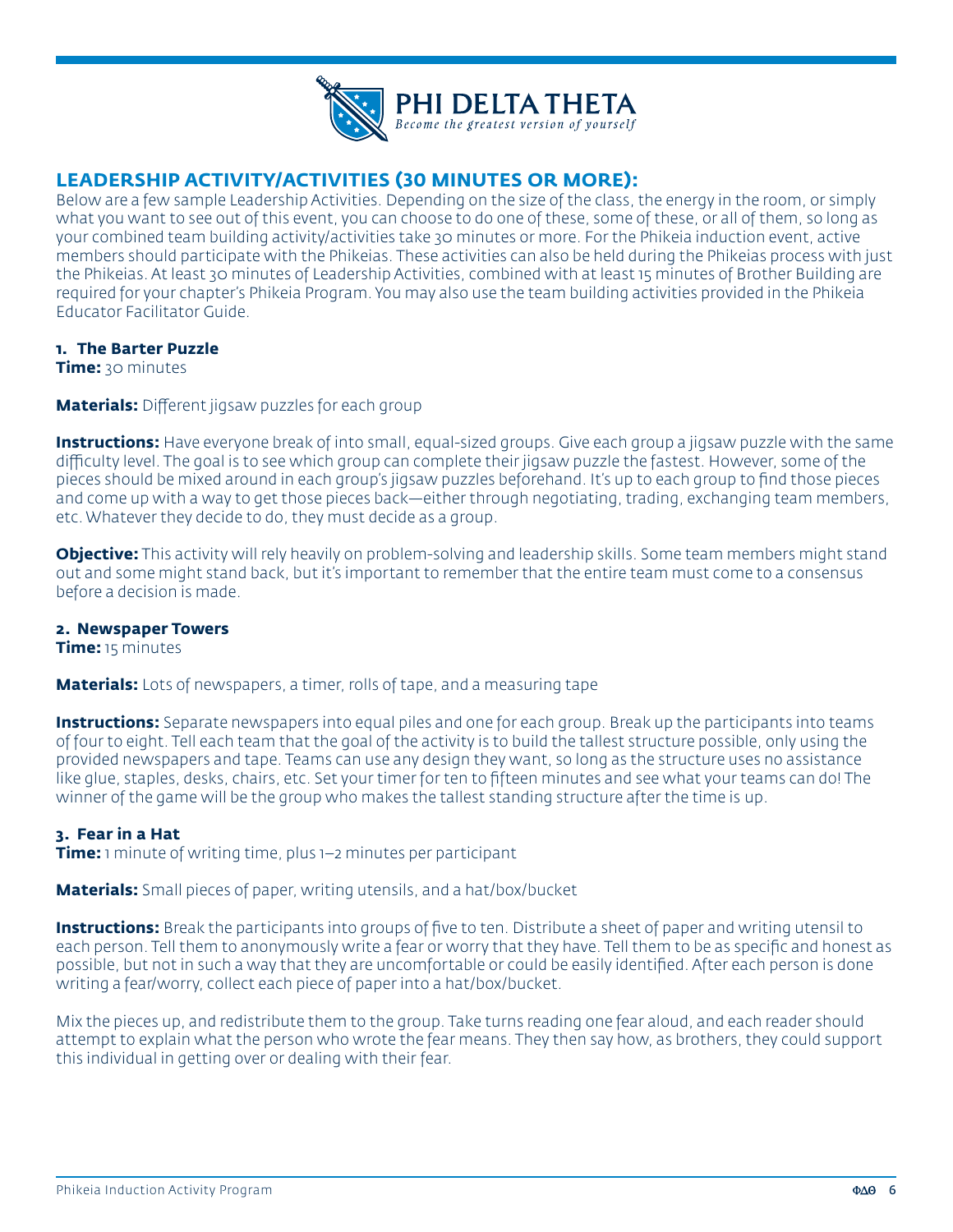

#### **4. Goals in a Hat**

**Time:** 1 minute or writing time, plus 1–2 minutes per participant

**Materials:** Small pieces of paper, writing utensils, and a hat/box/bucket

**Instructions:** This is the same general idea as Fear in a Hat, except each participant writes down a goal they have for their time in Phi Delta Theta. This goal could be for themselves, the Phikeia class, or the entire chapter. Distribute a sheet of paper and writing utensil to each person. Tell them to anonymously write their goal on the piece of paper. Tell them to be as specific and honest as possible, but not in a way that makes them easily identifiable. After each person is done writing their goal, collect each piece of paper into a hat/box/bucket.

Mix the pieces up, and redistribute them to the group. Take turns reading one fear aloud, and each reader should attempt to explain what the person who wrote the goal means. They then say how, as brothers, they could support this individual, the Phikeia class, or the chapter in achieving the goal.

#### **5. Sharing Values**

**Time:** 15–30 minutes

**Materials:** Sticky notes, writing utensils, and a poster board/wall to place the sticky notes on

**Instructions:** Depending on the size of the Phikeia class, this activity could be done in smaller groups or with the entire class. Divide the poster board or wall down the middle. Give each person six sticky notes. On the first three sticky notes, have each participant write down values that are important to them. One by one, have each participant place their three sticky notes on the first half of the board and explain what their values are and why they are important to them.

On the last three sticky notes, have each participant write down values they think, want, or know your chapter has. One by one, have each participant place their three sticky notes on the second half of the board and explain what the values are they hope, want, or know your chapter has, and why they're important.

After the personal values section and after the chapter values sections, take a few minutes to de-brief and ask the group some questions about what's on the board.

- How do the values you selected differ from everyone else's? How are they the same?
- How can different values be good for a chapter?
- What are some values that everyone seems to share?
- Are there any alarming values?
- Are there any values you are proud to see?
- Are there any values you think are missing?
- How can you as an individual, as a Phikeia class, and as a brotherhood uphold these values?

#### **6. Leadership–The Phi Delt Way**

**Time:** 30 minutes

**Instruction:** Please read the project and/or provide information below for the Phikeia to see

**Materials:** Notes section on a smart phone or tablet

Your experience as a member of Phi Delta Theta will provide many opportunities for you to build leadership skills necessary to support your academic pursuits and provide transferable skills that will help you succeed in life. We believe that throughout your Phikeia experience, you will see that you already know what it takes to lead others. But knowing is not enough: To become the best leader you can be, you need to practice deliberately and often.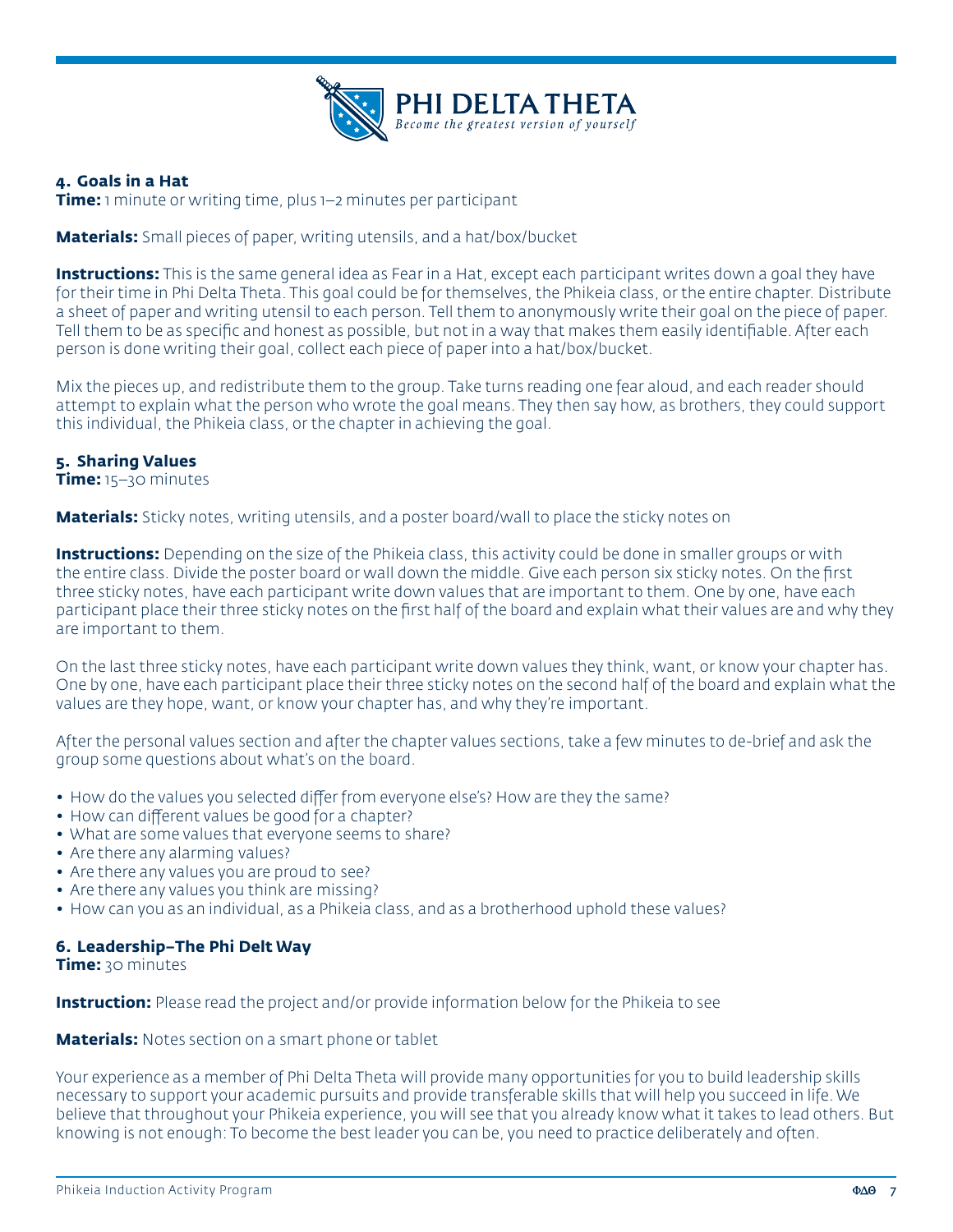

Here are eight key concepts that are research proven and true about leadership:

- Leadership is everyone's business
	- » Leadership is not a position or rank, but a responsibility people choose to embrace throughout their lives.
- Leadership is learned
	- » Leadership is a process that our members use when they are exploring becoming the greatest versions of themselves. It's a skill set, strength, and learned abilities that everyone can master.
- Leadership is a relationship
	- » This is exemplified by our first Cardinal Principle: Friendship. Leaders understand that every relationship contributes to their ability to be successful.
- Leadership development is self-development
	- » Your journey as a Phikeia begins with an exploration of who you are from the inside out.
- Learning to lead is an ongoing process
	- » Learning to lead is a journey, not a single event or choice. This directly correlates to our Cardinal Principle of Sound Learning.
- Leadership requires deliberate practice
	- » As the old adage goes, "Practice makes perfect." Instead, it should be, "practice makes permanent." You will need to practice excellence every day to be the best leader possible.
- Leadership is an aspiration and a choice
	- » Your journey as a leader will involve countless opportunities to make a difference. Remember, "The choices you make, dictate the life you will live."
- Leadership makes a difference
	- » You matter, and so do those around you. A leader is someone that stands up for what is right by being a proactive bystander in all situations. "To do what ought to be done" is much more than a saying, it is a way to live your life as a leader.

#### **7. Your Personal-Best Leadership Experience**

**Instructions:** Think about a time when you performed at your very best as a leader. A person-best leadership experience is an event (or series of events) that you believe to be your individual standard of excellence. It's your own record-setting performance—a time when you achieved significant success while working with others. Your personal-best experience may have happened when you had no official authority but chose to play a leadership role within a group, organization, class project, or even a family situation. Focus on one specific experience.

#### **Step 1:**

On your phone or tablet notes section, describe this leadership experience by answering the following questions:

- When did it happen? How long did it last?
- What was your role? Who else was involved?
- Did you initiate the experience? How did you emerge as the leader?
- What were the results of the experience?

#### **Step 2:**

On the same notes section on your phone or tablet, list the actions you took as a leader that made a difference, and answer the following:

- What actions did you take?
- How did you get others to go beyond the ordinary levels of performance?
- What did you do to make sure everyone understood the purpose or goal?
- What did you or others do to overcome any major challenges or setbacks?
- What did you do to engage others and get them to participate fully?
- Based on what you did or said, what other extraordinary actions did your team or group accomplish?
- Summarize what you consider to be the five to seven most important actions you took as a leader who made a difference.